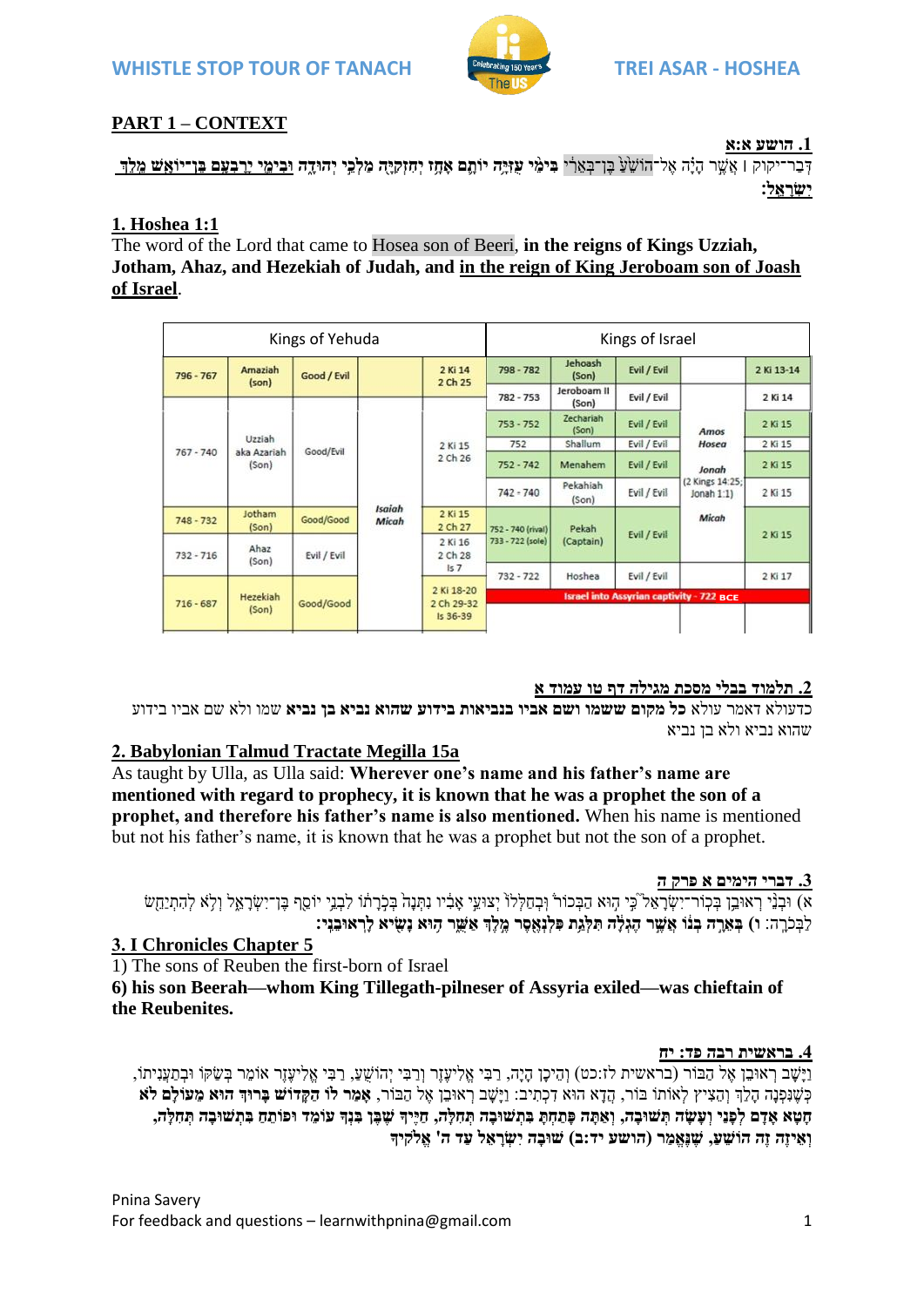

# **PART 2 – CONTENT**

Two main sections to Hoshea:

- 1) Chapters 1-3 story of his unfaithful marriage plus a call to repentance
- 2) Chapters 4-14 rebuke of the moral and political sins of the people and the leaders of the kingdom of Israel plus a call to repentance

### **.5 תלמוד בבלי מסכת פסחים דף פז עמוד א-ב**

אמר לו הקדוש ברוך הוא להושע בניך חטאו והיה לו לומר בניך הם בני חנוניך הם בני אברהם יצחק ויעקב גלגל רחמיך עליהן לא דיו שלא אמר כך אלא אמר לפניו רבונו של עולם כל העולם שלך הוא העבירם באומה אחרת אמר הקדוש ברוך הוא מה אעשה לזקן זה אומר לו לך וקח אשה זונה והוליד לך בנים זנונים ואחר כך אומר לו שלחה מעל פניך אם הוא יכול לשלוח אף אני אשלח את ישראל שנאמר ויאמר ה׳ אל הושע לך קח לך אשת זנונים וילדי זנונים ...

לאחר שנולדו ]לו[ שני בנים ובת אחת אמר לו הקדוש ברוך הוא להושע לא היה לך ללמוד ממשה רבך שכיון שדברתי עמו פירש מן האשה אף אתה בדול עצמך ממנה אמר לו רבונו של עולם יש לי בנים ממנה ואין אני יכול להוציאה ולא לגרשה אמר ליה הקדוש ברוך הוא ומה אתה שאשתך זונה ובניך ]בני[ זנונים ואין אתה יודע אם שלך הן אם של אחרים הן כך ישראל שהן בני בני בחוני בני אברהם יצחק ויעקב אחד מארבעה קנינין שקניתי בעולמי

## **5. Babylonian Talmud Tractate Pesachim 87a-b**

The Holy One, Blessed be He, said to Hosea: Your sons have sinned. Hosea should have said: they are Your sons; they are the sons of Your beloved ones, the sons of Abraham, Isaac, and Jacob. Extend Your mercy over them. Not only did he fail to say that, but he said before Him: Master of the Universe, the entire world is Yours; exchange them for another nation. The Holy One, Blessed be He, said: What shall I do to this Elder? I will say to him: Go and take a harlot and bear for yourself children of harlotry. And after that I will say to him: Send her away from before you. If he is able to send her away, I will also send away the Jewish people. This deliberation provides the background of the opening prophecy in Hosea, as it is stated: "The Lord said to Hosea: Go, take for yourself a harlot for a wife and children of harlotry" [\(Hosea 1:2\)](/Hosea.1.2)…

After two sons and one daughter had been born to him, the Holy One, Blessed be He, said to Hosea: Shouldn't you have learned from the example of your master Moses, who, once I spoke with him, separated from his wife? You too, separate yourself from your wife. He said to him: Master of the Universe, I have sons from her and I am unable to dismiss her or to divorce her. In response to Hosea's show of loyalty to his family, the Holy One, Blessed be He, rebuked him and said to him: Just as you, whose wife is a harlot and your children from her are children of harlotry, and you do not even know if they are yours or if they are children of other men, despite this, you are still attached to them and will not forsake them, so too, I am still attached to the Jewish people, who are My sons, the sons of My faithful who withstood ordeals, the sons of Abraham, Isaac, and Jacob. They are so special that they are one of the four acquisitions that I acquired in My world.

**.6 אברבנאל פירוש על הושע**

כי הדברים הנראים יותר פעלים בלבבות מהדברים הנשמעים

# **6. Don Yitzchak Abarbanel, Commentary on Hoshea**

Things seen have a greater impact on our hearts than things that are heard.

### **7. Extract from Enoch Arden by Alfred Tennyson, 1864**

| Because things seen are mightier than things        |  |  |  |  |  |
|-----------------------------------------------------|--|--|--|--|--|
| heard.                                              |  |  |  |  |  |
| Stagger'd and shook, holding the branch, and fear'd |  |  |  |  |  |

To send abroad a shrill and terrible cry, Which in one moment, like the blast of doom, Would shatter all the happiness of the hearth.